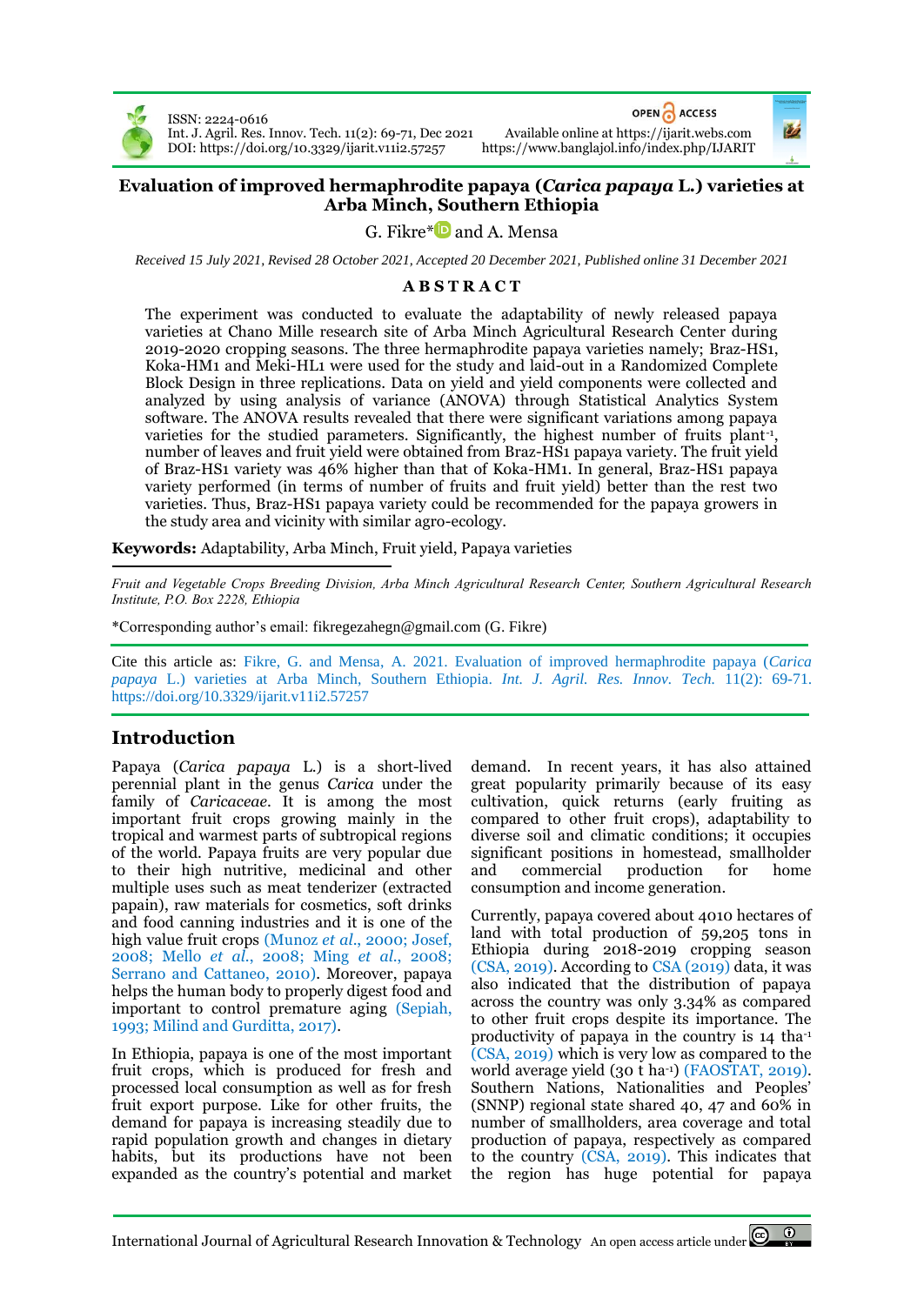production. Arba Minch, the fruit paradise, is one of the districts found in SNNP regional state where different fruit crops are dominantly produced for income generation (Tuma, 2007). However, the total area covered by papaya and its productivity is very low as compared to the potential that the country and Arba Minch have.

Lack of improved papaya varieties and low accessibility of the existing improved varieties are among the major papaya production constraints in Arba Minch, in particular and in Ethiopia, in general. Therefore, this study was conducted to evaluate the adaptability of newly released papaya varieties at Arba Minch, Southern Ethiopia to increase the accessibility of available improved papaya varieties for growers.

# **Materials and Methods**

#### *Descriptions of the study area*

This study was conducted at Chano Mille research site of Arba Minch Agricultural Research Center for two years (2019-2020). It is situated at  $5^{\circ}$  59' to 6°4'N and 37° 31' to 37° 36'E at an altitude of 1220 m.a.s.l. The site received mean annual rainfall of 713 mm with minimum and maximum temperature of 17 and 31°C, respectively in the two consecutive years (2019- 2020).

#### *Experimental treatments and design*

The three newly released papaya varieties namely; Braz-HS1 (CMF078-L<sub>50</sub>6), Koka-HM1 (KK103-L446) and Meki-HL1 (MK121-L516) were used for this study. Melkassa Agricultural Research Center (MARC) released these varieties in 2015 cropping season owing to their distinct characters such as fruit size, flesh aroma and color, fiber, skin thickness, pulp TSS (°Brix) and fruit yield (MoA, 2015). The experimental treatments were arranged in Randomized Complete Block Design in three replications. The seedlings of the three varieties were brought from MARC and planted at the spacing of 2.5 m between rows and plants in a plot size of 10 m  $<sub>x</sub>$ </sub> 7.5 m. All other agronomic management practices (supplementary irrigation, weeding, etc.) were

applied uniformly to all varieties as per the recommendation for the crop (MoA, 2015).

#### *Data collection and analysis*

Data were collected for six traits namely; fruit weight (FW), fruit diameter (FD), fruit length (FL), number of fruits plant-1 (NFP), number of leaves plant-1 (NL) and fruit yield throughout the years. All the collected data were subjected to analysis of variance by using the procedures outlined by Gomez and Gomez (1984) through SAS software version 9.2 (SAS, 2008). Mean separation was done by using Least Significant Difference (LSD) to compare significant treatment means at 5% level of significance.

## **Results and Discussion**

The analysis of variance results revealed that all the traits considered in this study showed significant differences among the varieties (Table 1). Accordingly, the maximum number of fruits per plant and number of leavesplant-1 were observed in Braz-HS1 variety whereas Koka-HM1 and Meki-HL1 exhibited the least in the two traits without significant difference among each other. The highest fruit weight was obtained from Meki-HL1 variety that is statistically similar with Koka-HM1 variety while fruit weight of Braz-HS1 was significantly minimum (Table 2). The highest fruit yield was obtained from Braz-HS1 variety while the lowest fruit yield was harvested from Koka-HM1 variety. This might be due to the genetic difference of the variety that can show its performance in a given area. It was also reported that the inherent characters of the varieties, space availability, nutrient availability and weather condition of the specific area (MoA, 2015; Wegayehu *et al*., 2016; Ayele *et al.,* 2017) influenced the performance of papaya varieties in terms of yield and yield components. The fruit yield of Braz-HS1 was more than six fold of the current papaya productivity in both the region and country. Therefore, production of Braz-HS1 papaya variety could increase the productivity of papaya in the study area if all appropriate agronomic practices were applied.

| Table 1. Analysis of variance for the traits considered in this study. |  |
|------------------------------------------------------------------------|--|
|------------------------------------------------------------------------|--|

| Source of       | <b>Degrees</b> | <b>Mean Squares</b> |            |           |                 |           |              |  |  |  |
|-----------------|----------------|---------------------|------------|-----------|-----------------|-----------|--------------|--|--|--|
| variation       | οf             | <b>NL</b>           | <b>NFP</b> | <b>FW</b> | <b>FD</b>       | <b>FL</b> | Yield        |  |  |  |
|                 | freedom        |                     |            |           |                 |           |              |  |  |  |
| Variety         | $\overline{2}$ | 133.58*             | 67.78*     | 44205.34* | $25.33^{\circ}$ | $8.087*$  | $1825.18***$ |  |  |  |
| Replication     | 3              | 7.60                | 42.49      | 13950.70  | 3.83            | 1.810     | 46.76        |  |  |  |
| Error           | 6              | 21.47               | 14.68      | 10652.90  | 5.90            | 1.640     | 46.77        |  |  |  |
| Grand mean      |                | 32.58               | 28.33      | 411.23    | 21.42           | 17.080    | 67.97        |  |  |  |
| LSD $_{(0.05)}$ |                | 8.02                | 6.63       | 178.58    | 4.20            | 2.210     | 11.83        |  |  |  |
| CV(%)           |                | 14.20               | 13.50      | 25.09     | 11.30           | 7.500     | 10.10        |  |  |  |

*FW: fruit weight; FD: fruit diameter; FL: fruit length; NFP: number of fruits plant-1; NL: number of leaves plant-1 .*